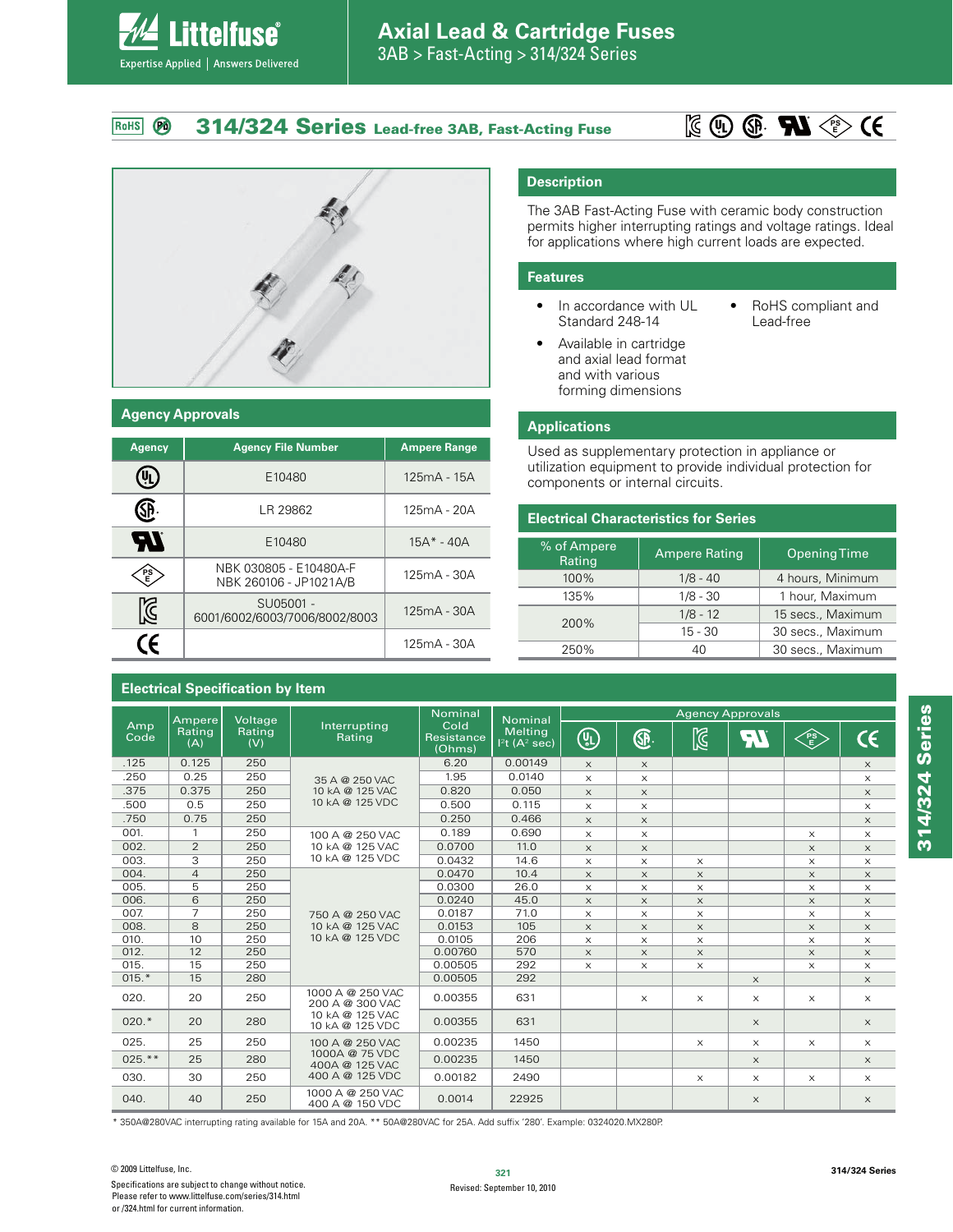## **Interproduction Interacts Axial Lead & Cartridge Fuses**

3AB > Fast-Acting > 314/324 Series



#### **Temperature Rerating Curve**

#### **Average Time Current Curves**





#### **Soldering Parameters - Wave Soldering**



#### **Recommended Process Parameters:**

| <b>Wave Parameter</b>                                | <b>Lead-Free Recommendation</b>   |
|------------------------------------------------------|-----------------------------------|
| Preheat:<br>(Depends on Flux Activation Temperature) | (Typical Industry Recommendation) |
| Temperature Minimum:                                 | $100^\circ$ C                     |
| Temperature Maximum:                                 | $150^{\circ}$ C                   |
| Preheat Time:                                        | 60-180 seconds                    |
| Solder Pot Temperature:                              | 260° C Maximum                    |
| Solder DwellTime:                                    | 2-5 seconds                       |

#### **Recommended Hand-Solder Parameters:**

Solder Iron Temperature: 350° C +/- 5°C Heating Time: 5 seconds max.

#### **Note: These devices are not recommended for IR or Convection Reflow process.**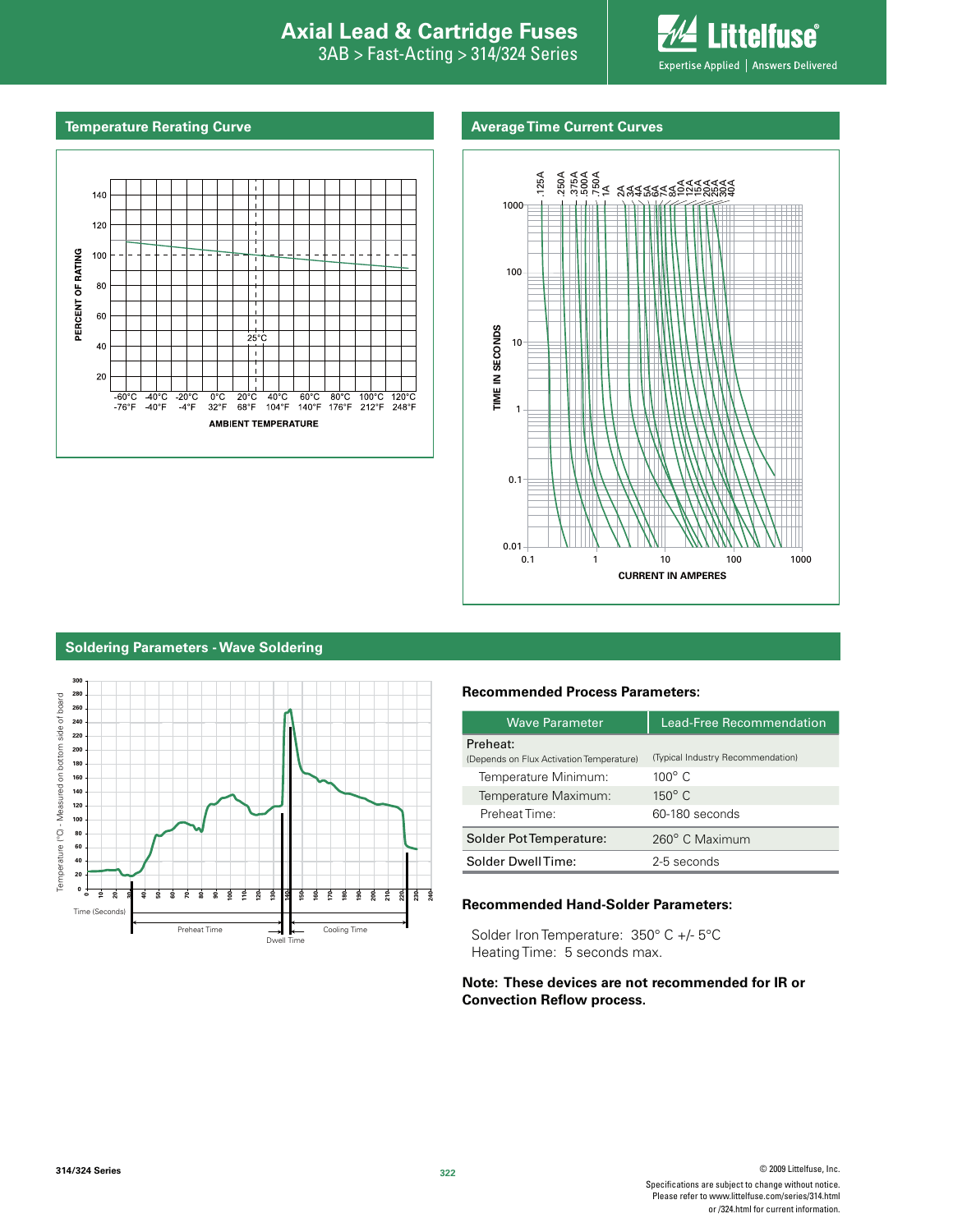

# **Axial Lead & Cartridge Fuses**

3AB > Fast-Acting > 314/324 Series

| <b>Product Characteristics</b> |  |  |  |
|--------------------------------|--|--|--|
|                                |  |  |  |

| <b>Materials</b>         |                                                       | <b>Body:</b> Ceramic<br><b>Cap:</b> Nickel-plated Brass<br><b>Leads:</b> Tin-plated Copper     |  |
|--------------------------|-------------------------------------------------------|------------------------------------------------------------------------------------------------|--|
| <b>Terminal Strength</b> | MIL-STD-202G, Method 211A, Test<br>Condition A        |                                                                                                |  |
| Solderability            | Reference IEC 60127 Second Edition<br>2003-01 Annex A |                                                                                                |  |
| <b>Product Marking</b>   | Cap1:                                                 | Brand logo, current and voltage<br>ratings<br><b>Cap2:</b> Series and agency approval<br>marks |  |

| <b>Operating</b><br><b>Temperature</b> | $-55^{\circ}$ C to $+125^{\circ}$ C                                                                             |
|----------------------------------------|-----------------------------------------------------------------------------------------------------------------|
| <b>Thermal Shock</b>                   | MIL-STD-202G. Method 107G. Test<br>Condition B (5 cycles, $-65^{\circ}$ C to $+125^{\circ}$ C)                  |
| <b>Vibration</b>                       | MIL-STD-202G, Method 201 A                                                                                      |
| <b>Humidity</b>                        | MIL-STD-202G. Method 103B. Test<br>Condition A (High RH (95%) and Elevated<br>temperature (40°C) for 240 hours) |
| <b>Salt Spray</b>                      | MIL-STD-202G, Method 101D, Test<br>Condition B                                                                  |

#### **Dimensions**

#### **314** 000P **Series 324** 000P **Series**



#### **Part Numbering System**



| Packaging               |                                |          |                                     |                     |  |  |  |
|-------------------------|--------------------------------|----------|-------------------------------------|---------------------|--|--|--|
| <b>Packaging Option</b> | <b>Packaging Specification</b> | Quantity | Quantity &<br><b>Packaging Code</b> | <b>Taping Width</b> |  |  |  |
| 314 Series              |                                |          |                                     |                     |  |  |  |
| <b>Bulk</b>             | N/A                            | 1000     | <b>MX</b>                           | N/A                 |  |  |  |
| <b>Bulk</b>             | N/A                            | 100      | <b>HX</b>                           | N/A                 |  |  |  |
| 324 Series              |                                |          |                                     |                     |  |  |  |
| <b>Bulk</b>             | N/A                            | 1000     | <b>MX</b>                           | N/A                 |  |  |  |
| <b>Bulk</b>             | N/A                            | 100      | НX                                  | N/A                 |  |  |  |